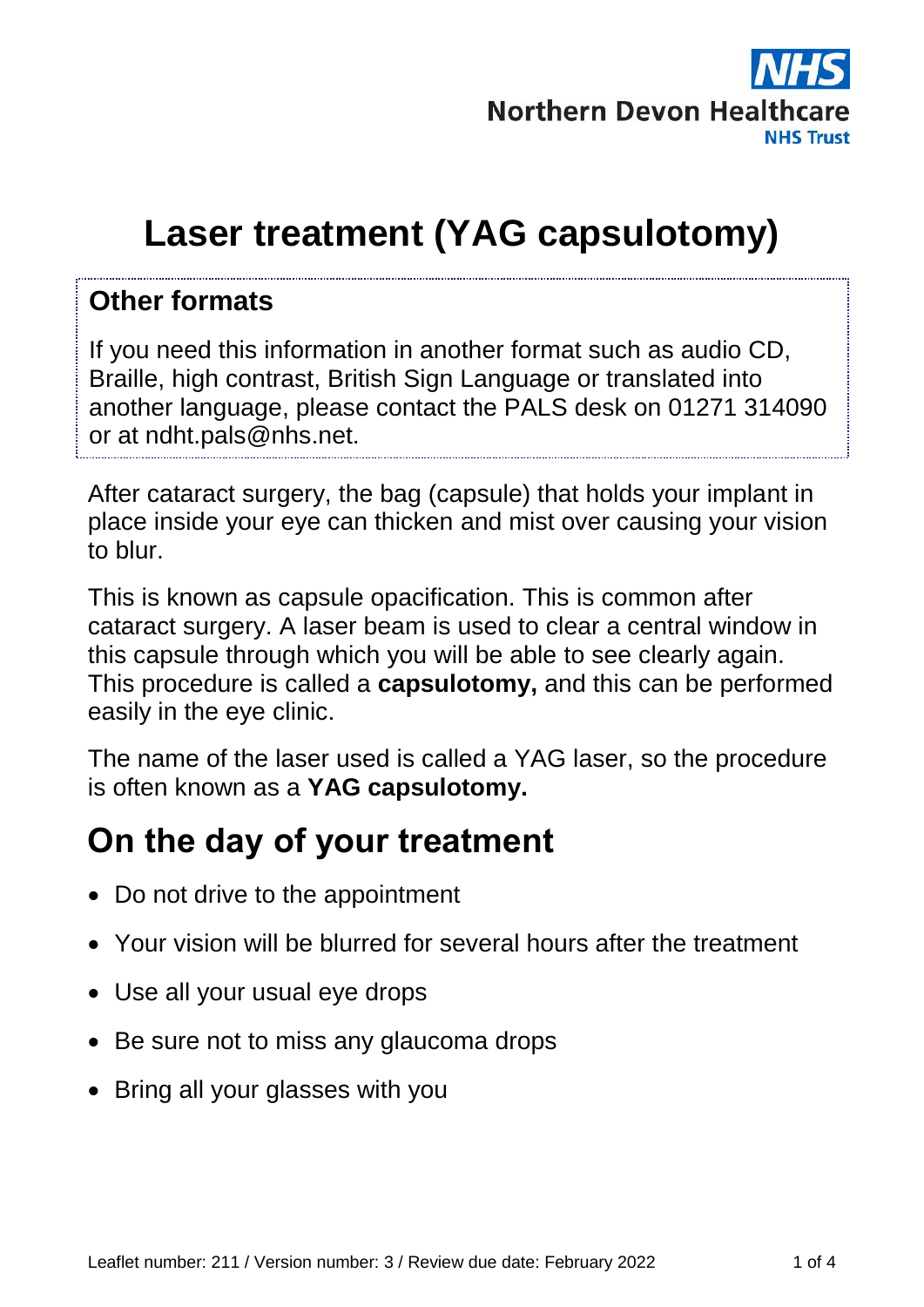## **What will happen just before the laser treatment?**

- Your vision will be tested
- The procedure will be explained to you and once you are happy to go ahead, you will be asked to sign a consent form
- Drops are put in the eye to be treated to enlarge your pupil
- These will take about 30 minutes to work
- Feel free to ask about anything you are unsure about
- You will be seated at the laser machine rather like the slit lamp used to examine your eyes in the eye clinic
- Anaesthetic drops are put in the eve to be treated to avoid any discomfort during the laser treatment

## **During the laser treatment**

- A contact lens is placed on the front of the eye to keep the eye open and focus the laser beam. This will not be painful
- The laser treatment starts when you are comfortable, and takes between 5 and 10 minutes
- During this time you may hear some clicking sounds and see some red bright lights
- The contact lens is removed
- Further drops may be given

### **Remember**

Your vision may be a little dazzled for a number of hours after the treatment. So remember not to drive until it clears.

Take all your glaucoma drops as usual.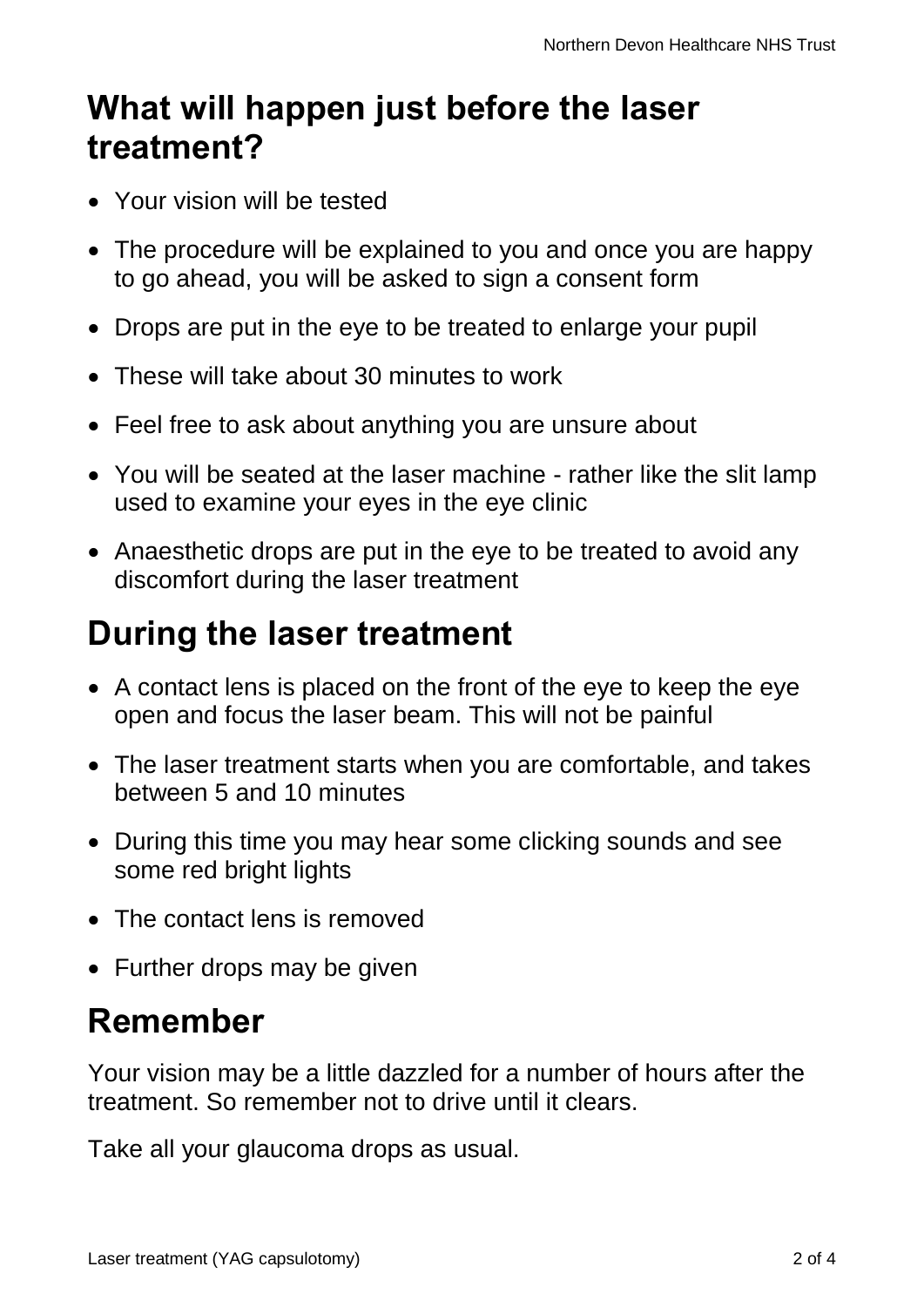## **Complications of laser treatment**

These are unusual.

- 1. The pressure in the eye can rise. This may be treated with drops or tablets.
- 2. A retinal tear or detachment can rarely occur in the following 3 months (3 in 100 patients may experience this)
- 3. Fluid can build up in the retina used for detailed vision causing a reduction in vision (2 in 100 patients may experience this)

Watch out for any problems after the laser treatment and report back to the eye department if you notice **flashing lights or floaters, decreasing vision, pain, and redness.** Contact telephone numbers are overleaf.

Contact us if you notice

- Flashing lights
- Recent onset of floaters
- Reduced vision
- $\bullet$  Pain
- Redness

### **The contact telephone numbers**

#### **Barnstaple Eye Clinic**

Tel: 01271 314181 Monday to Thursday, 8:30 am – 5:00 pm Friday,  $8:30$  am  $-1$  pm

Night time and weekends Tel: 01271 322577 Ask to speak to the eye doctor on call